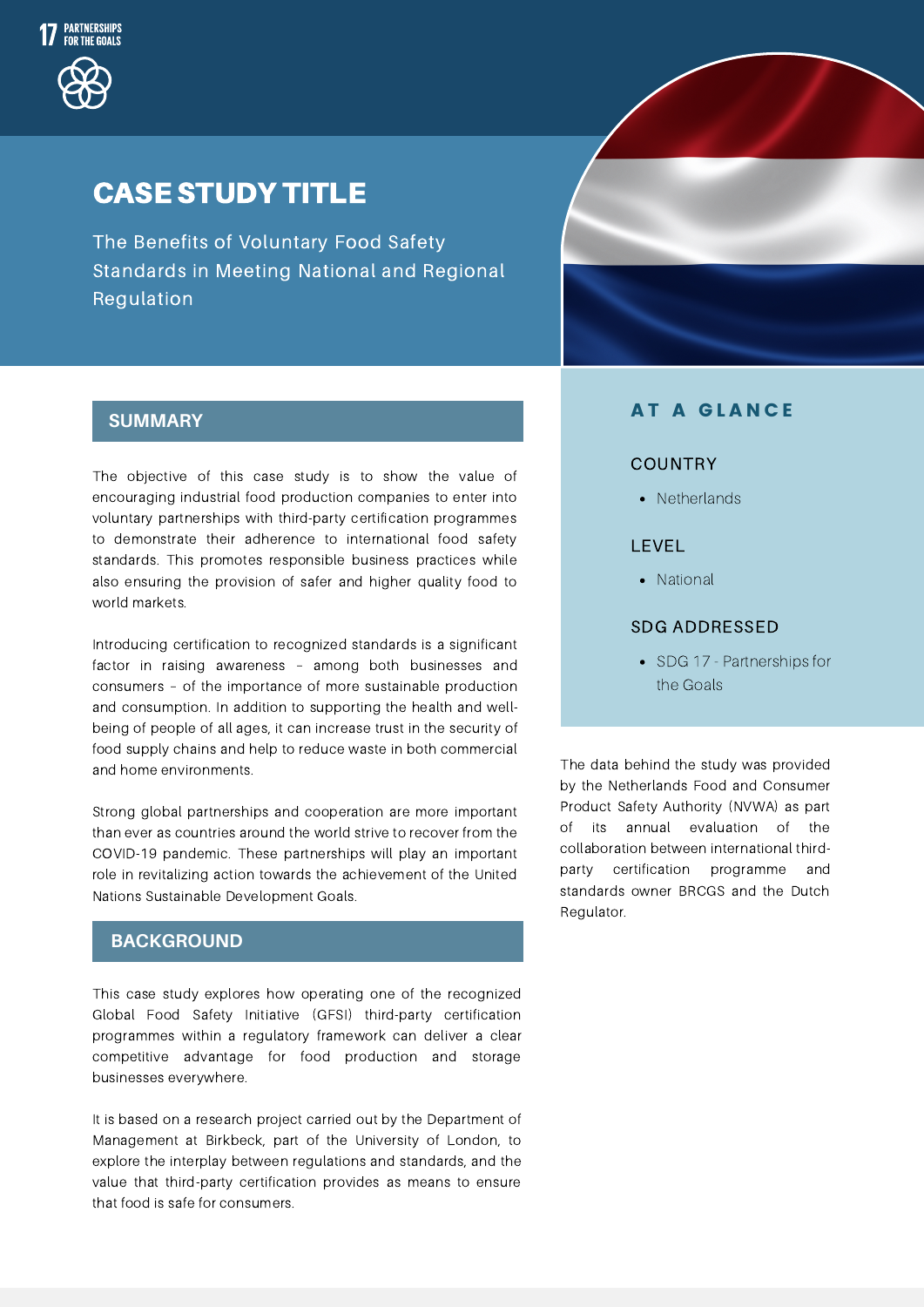

# Strategy **STRATEGY**

During its inspection regime for the 2015-2020 period, the Dutch Regulator monitored the results of the supervision of a number of industrial food production companies in the Netherlands – and shared the results of these audits with the research team at Birkbeck.

Over that six-year period, the Regulator recorded compliance performance against the food-associated regulations and whether businesses were certified to one of the recognized Global Food Safety Initiative (GFSI) third-party certification programmes, including BRCGS and other schemes.

Of the 20,142 industrial business-to-business and cold store Food Business Operators (FBOs) analyzed in the study, 15.48% (3,118) were certified to the BRCGS Global Standard for Food Safety. A further 20.27% (4,083) of businesses were certified to other GFSI programmes, while 64.25% (12,941) were not certified at all.

### **RESULTS & IMPACT**

The findings of the study showed that voluntary partnerships with third-party certification programmes result in improved compliance with industry standards and safer food for consumers. The choice of partnership appears to have a demonstrable impact on resulting food safety performance and consumer protection. While several third-party schemes are available, the research concluded that BRCGS-certified FBOs perform better than other companies.

During the monitored 2015-2020 period, these businesses required significantly fewer interventions for regulatory non-compliance than companies using other certification programmes or those operating without any third-party certification.

The Birkbeck study revealed that FBOs operating to BRCGS certification were shown to be:

- Less likely to require a major intervention by the Dutch Regulator: BRCGS-certified companies were 31.9% less likely than non-certified businesses and 16.1% less likely than other GFSI-certified businesses to require major intervention.
- Less likely to require any form of non-compliance intervention: FBOs operating to BRCGS certification were 22.8% less likely than non-certified businesses and 8.3% less likely than other GFSI-certified businesses to require any form of intervention.